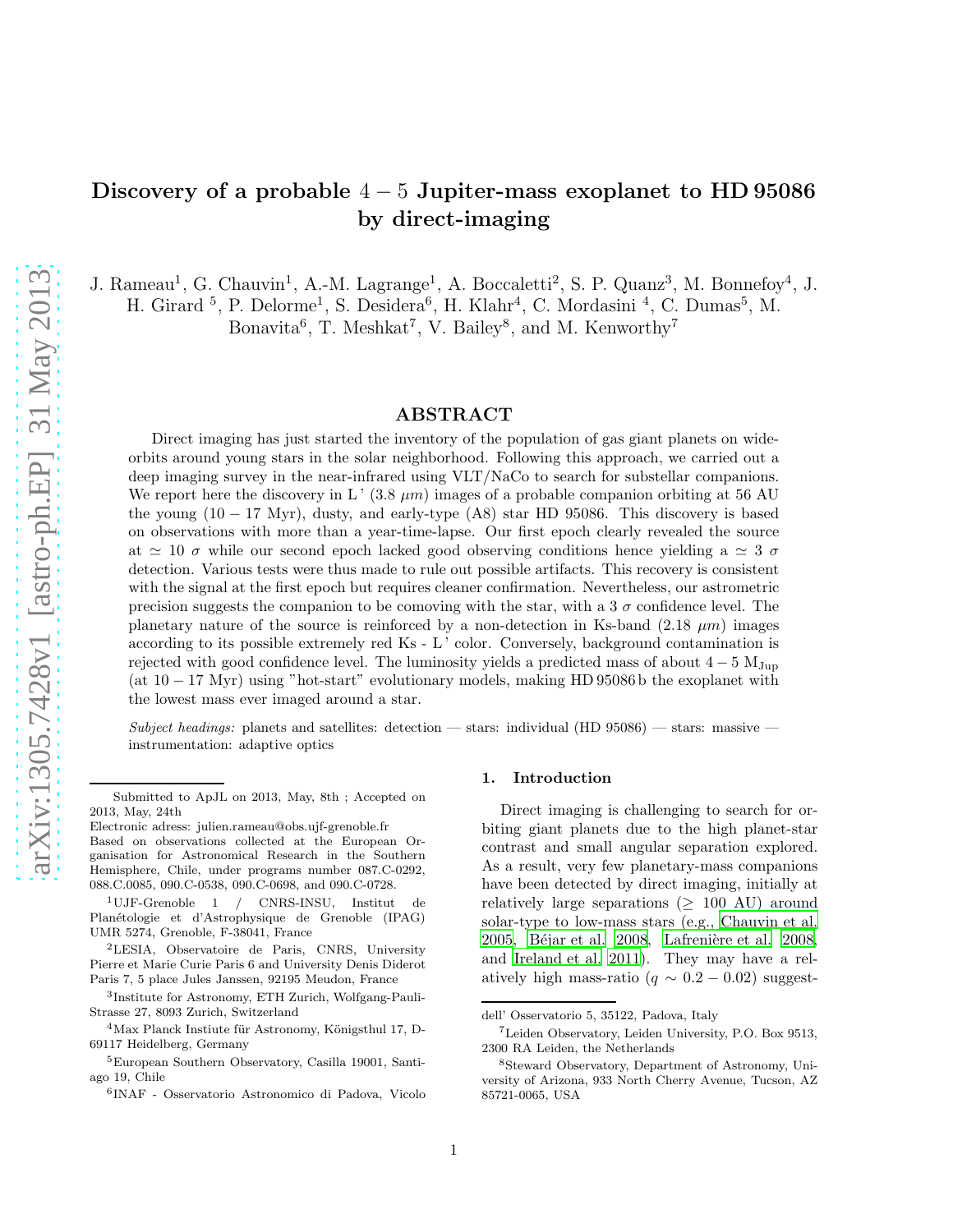ing a stellar-like formation origin. More recently, the discoveries of giant planets around the young and dusty early-type stars HR 8799 [\(Marois et al.](#page-8-1) [2008,](#page-8-1) [2010\)](#page-8-2) and  $\beta$  Pictoris [\(Lagrange et al. 2010\)](#page-8-3) at smaller physical separations ( $\leq 70$  AU) and with lower mass-ratio ( $q \sim 0.002$ ) suggested rather a formation within the circumstellar disk either by core accretion [\(Pollack et al. 1996\)](#page-8-4) or gravitational instability [\(Cameron 1978\)](#page-7-3). Fomalhaut b [\(Kalas et al. 2008](#page-7-4)) is a peculiar case since its photometry seems to be contaminated by reflected light from the dust [\(Currie et al. 2012](#page-7-5)), making the precise determination of its mass more uncertain. Also, the (proto-) planet candidates around LkCa 15 (Kraus  $&$  Ireland 2012) and HD 100546 [\(Quanz et al. 2013\)](#page-8-6) still require confirmations.

Consequently, every single discovery has a tremendous impact on the understanding of the formation, the dynamical evolution, and the physics of giant planets.

Although very few directly imaged giant planets, still very massive, have been reported in the literature, so far only one (maybe HR 8799 b, e.g., [Marois et al. 2010\)](#page-8-2), with mass lower than  $7 M_{\text{Jup}}$ , has been imaged around a star. We report here the discovery of a probable  $4-5$  M<sub>Jup</sub> giant planet around HD 95086, the exoplanet with the lowest mass ever imaged around a star. If the comoving status of the companion is confirmed, this giant planet may become a benchmark for physical studies of young giant planets but also for formation and evolution theories of planetary systems.

# 2. Observations and data reduction

## 2.1. The star HD 95086

HD 95086 was identified as an early-type member of the Lower Centaurus Crux (LCC) association by [de Zeeuw et al. \(1999\)](#page-7-6) and also by [Madsen et al. \(2002\)](#page-8-7). The membership was established on the grounds that the star shares a similar velocity vector in the galactic framework with other LCC members. HD 95086 has a distance of  $90.4 \pm 3.4$  pc [\(van Leeuwen 2007\)](#page-8-8), which is approximately the mean distance of the LCC association. About the age of the association, [Mamajek et al. \(2002\)](#page-8-9) followed by [Pecaut et al.](#page-8-10) [\(2012\)](#page-8-10) derived  $17 \pm 2$  Myr (based on isochrone fitting) while [Song et al. \(2012](#page-8-11)) derived  $\simeq 10$  Myr (by comparison with Lithium equivalent width of members of other nearby associations). Systematic differences between these two fully independent methods may be responsible for the discrepancy. Nonetheless, the full assessment of the age is beyond the scope of this paper and adopting 10 or 17 Myr has only a limited impact in the following results.

[Houk \(1975](#page-7-7)) proposed HD 95086 to have a class III luminosity and a A8 spectral-type with a mass of  $\simeq$  1.6 M<sub>☉</sub>. However, its good-quality trigonometric parallax and thus derived luminosity and effective temperature undoubtedly place it close to zero-age main sequence stars of LCC and thus reject the super-giant phase.

Another interesting property of HD 95086 is that observations in the mm [\(Nilsson et al. 2010\)](#page-8-12) and in the mid-to-far infrared [\(Rizzuto et al. 2012,](#page-8-13) [Chen et al. 2012\)](#page-7-8) revealed a large dust-to-star luminosity ratio  $(L_d/L_{\star} = 10^{-3})$ , indicating the presence of a so far unresolved debris disk. Finally, [Kouwenhoven et al. \(2005](#page-7-9)) observed HD 95086

with adaptive-optics and identified a background star with a separation of 4.87" and position angle of 316 deg to the star (based on its K magnitude).

# 2.2. Observations

HD 95086 was observed with VLT/NaCo [\(Lenzen et al.](#page-8-14) [2003,](#page-8-14) [Rousset et al. 2003\)](#page-8-15) in thermal infrared with angular differential imaging (ADI [Marois et al.](#page-8-16) [2006\)](#page-8-16) mode as part of our direct-imaging survey of young, dusty, and early-type stars [\(Rameau et al.](#page-8-17) [2013\)](#page-8-17). NaCo was configured for the L' filter  $(\lambda_0 = 3.8 \mu m, \Delta\lambda = 0.62 \mu m)$  with the L27 camera in service mode for observations in 2012, January. The source was dithered within the instrument field-of-view ( $\simeq$  14" × 14") in order to properly estimate and remove the background contribution. An observing sequence was made up of a first short set of unsaturated exposures to serve as calibrations for the point-spread function and for the relative photometry and astrometry. The sequence was followed by a one hour set of deep science-observations.

In 2013, follow-up observations were done and included two runs: one in February (back-up star, visitor mode, very bad conditions), with the Ks filter ( $\lambda_0 = 2.18 \ \mu m$ ,  $\Delta \lambda = 0.35 \ \mu m$ ) and the S13 camera (platescale  $\simeq$  13.25 mas/pixel), and one in March at L' with the L27 camera in service mode. Table [1](#page-2-0) summarizes the observing log for each run.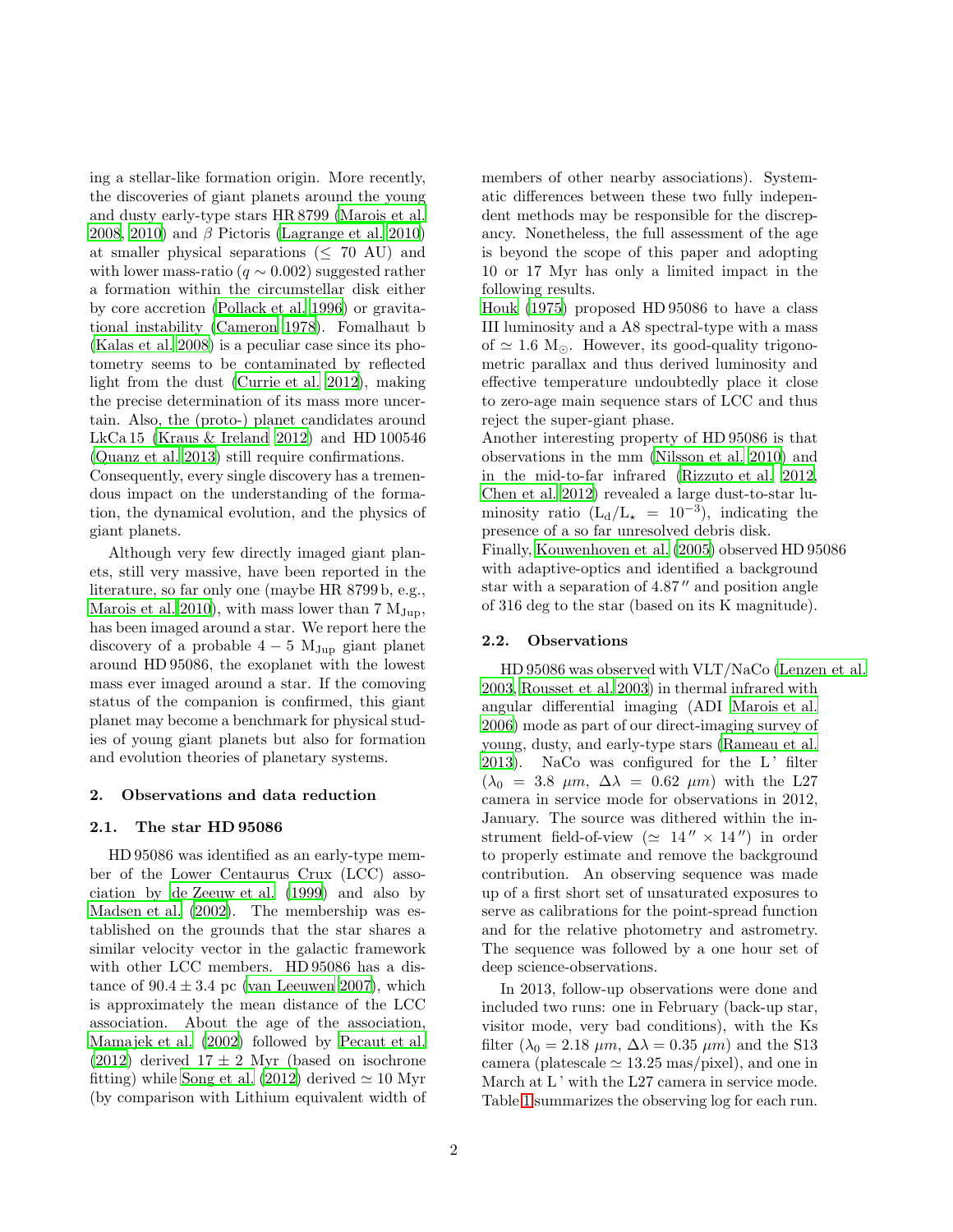| Type             | Date       | Cam./Filter  | $\text{DIT} \times \text{NDIT}$ | $N_{\rm exp}$ | $\pi$ -start/end | 'Airmass <sup>\a</sup> | (FWHM) <sup>a</sup>     | . a<br>$\langle \tau_0 \rangle$ | $\langle E_{\rm c} \rangle^{\rm a}$ |
|------------------|------------|--------------|---------------------------------|---------------|------------------|------------------------|-------------------------|---------------------------------|-------------------------------------|
|                  |            |              | (s)                             |               | $(\deg)$         |                        | $^{\prime\prime\prime}$ | ms)                             | $(\%)$                              |
| $\theta_1$ Ori C | 2011/12/18 | L27/L        | $0.2 \times 150$                | 6             | —                | 1.11                   | 0.78                    | 7.4                             | 45.9                                |
| <b>PSF</b>       | 2012/01/11 | $L27/L$ '+ND | $0.2 \times 80$                 | 10            | $-9.32/-8.19$    | 1.39                   | 0.75                    | 3.6                             | 61.1                                |
| Deep             | 2012/01/11 | L27/L        | $0.2 \times 100$                | 156           | $-7.59/16.96$    | 1.39                   | 0.76                    | 3.5                             | 58.2                                |
| $\theta_1$ Ori C | 2012/02/10 | L27/L        | $0.2 \times 195$                | 10            |                  | 1.06                   | 0.50                    | 6.0                             | 37.1                                |
| <b>PSF</b>       | 2013/02/14 | S13/Ks       | $0.2 \times 100$                | 4             | $-45.18/-44.72$  | 1.52                   | 1.08                    | 1.1                             | 54.5                                |
| Deep             | 2013/02/14 | S13/Ks       | $0.5 \times 100$                | 88            | $-44.14/-14.68$  | 1.45                   | 1.08                    | $1.1\,$                         | 22.4                                |
| $\theta_1$ Ori C | 2013/03/24 | L27/L        | $0.2 \times 50$                 | 10            | $-/-$            | 1.16                   | $1.56\,$                | 5.9                             | 52.1                                |
| Deep             | 2013/03/14 | L27/L        | $0.2 \times 100$                | 162           | 3.20/28.18       | 1.41                   | 1.77                    | 1.0                             | 37.2                                |
| <b>PSF</b>       | 2013/03/14 | $L27/L$ '+ND | $0.2 \times 80$                 | 10            | 29.61/30.68      | 1.44                   | 1.65                    | 0.9                             | 32.1                                |

<span id="page-2-0"></span>Table 1: Observing log of HD 95086 with VLT/NaCo.

NOTE.—"ND" refers to the NaCo ND Long filter (transmission of  $\simeq 1.79\%$ ), "PSF" (point-spread function) for unsaturated exposures, "Deep" to deep science observations, "DIT" to exposure time, and π to the parallactic angle at start and end of observations.  $\theta_1$  Ori C was observed in field-stabilized mode.

<sup>a</sup>The airmass, the FWHM, the coherence time  $\tau_0$  and energy  $E_c$  are estimated in real time by the adaptive-optics system.

We recall HD 95086 has  $V = 7.36 \pm 0.01$  mag, Ks =  $6.79 \pm 0.02$  mag, and  $6.70 \pm 0.04$  mag at 3.4  $\mu$ m from the WISE database.

Finally, an astrometric calibrator,  $\theta_1$  Ori C field, was observed for each observing run.

## 2.3. Data reduction

Data reduction (flat-fielding, bad pixel and sky removal, registration<sup>[1](#page-8-18)</sup>, and image selection) was performed using the IPAG-ADI pipeline (e.g., [Lagrange et al. 2010](#page-8-3), [Chauvin et al. 2012,](#page-7-10) [Rameau et al. 2013](#page-8-17), and refs. therein). Stellarhalo subtraction was also done using all the ADI algorithms implemented in the pipeline: cADI, sADI [\(Marois et al. 2006](#page-8-16)), and LOCI  $(Lafrenière et al. 2007)$ . The frames were finally de-rotated and mean-combined. The astrometry and photometry of any detected point source as well as their error estimates were done similarly as in [Chauvin et al. \(2012](#page-7-10)) and [Lagrange et al.](#page-8-20) [\(2012\)](#page-8-20) by injecting fake planets using the unsaturated point-spread function reduced images. The noise per pixel was derived from the standard deviation calculated in a ring of 1.5 FWHM width, centered on the star, with a radius of the separation of the source, and masking the point-source itself. The flux of the point-source was integrated over an aperture of 1.5 FWHM in diameter. The

final signal-to-noise (S/N) was then calculated on the same aperture size considering the noise per pixel and the aperture size in pixels.

The  $\theta_1$  Ori C field data was reduced for detector calibrations by comparison with HST observations by [McCaughrean & Stauffer \(1994\)](#page-8-21) (using the same set of stars TCC0051, 034, 029, and 026 at each epoch). We found, for the two 2012 and 2013 data, a true north of  $-0.37 \pm 0.02$  deg,  $-0.38 \pm 0.03$  deg, and  $-0.45 \pm 0.09$  deg respectively; and a platescale of  $27.11 \pm 0.06$  mas,  $27.10 \pm 0.06$ 0.03 mas, and  $27.10 \pm 0.04$  mas respectively.

Finally, the detection performance was derived by measuring the  $5\sigma$  level noise in a sliding box of  $5 \times 5$  pixel toward the direction of the point source and corrected for flux loss. The contrast was converted to mass with the "hot-start" COND models of [Baraffe et al. \(2003](#page-7-11)).

Two independent pipelines [\(Boccaletti et al.](#page-7-12) [2012,](#page-7-12) [Amara & Quanz 2012\)](#page-7-13) were also used for consistency and error estimates.

# 3. A companion candidate and a background star

#### 3.1. Astrometry

The data in 2012, January showed the background star detected by [Kouwenhoven et al. \(2005](#page-7-9)) at a projected separation of  $4.540 \pm 0.015$  " from the central star and a position angle of  $319.03\pm0.25$  deg (see Fig. [1,](#page-3-0) right panel). We also detected an additional fainter signal southeast of

<sup>&</sup>lt;sup>1</sup>The central star was not saturated in the deep scienceobservations; this thus enabled to get a very good accuracy on the measurements of the star position using Moffat fittings.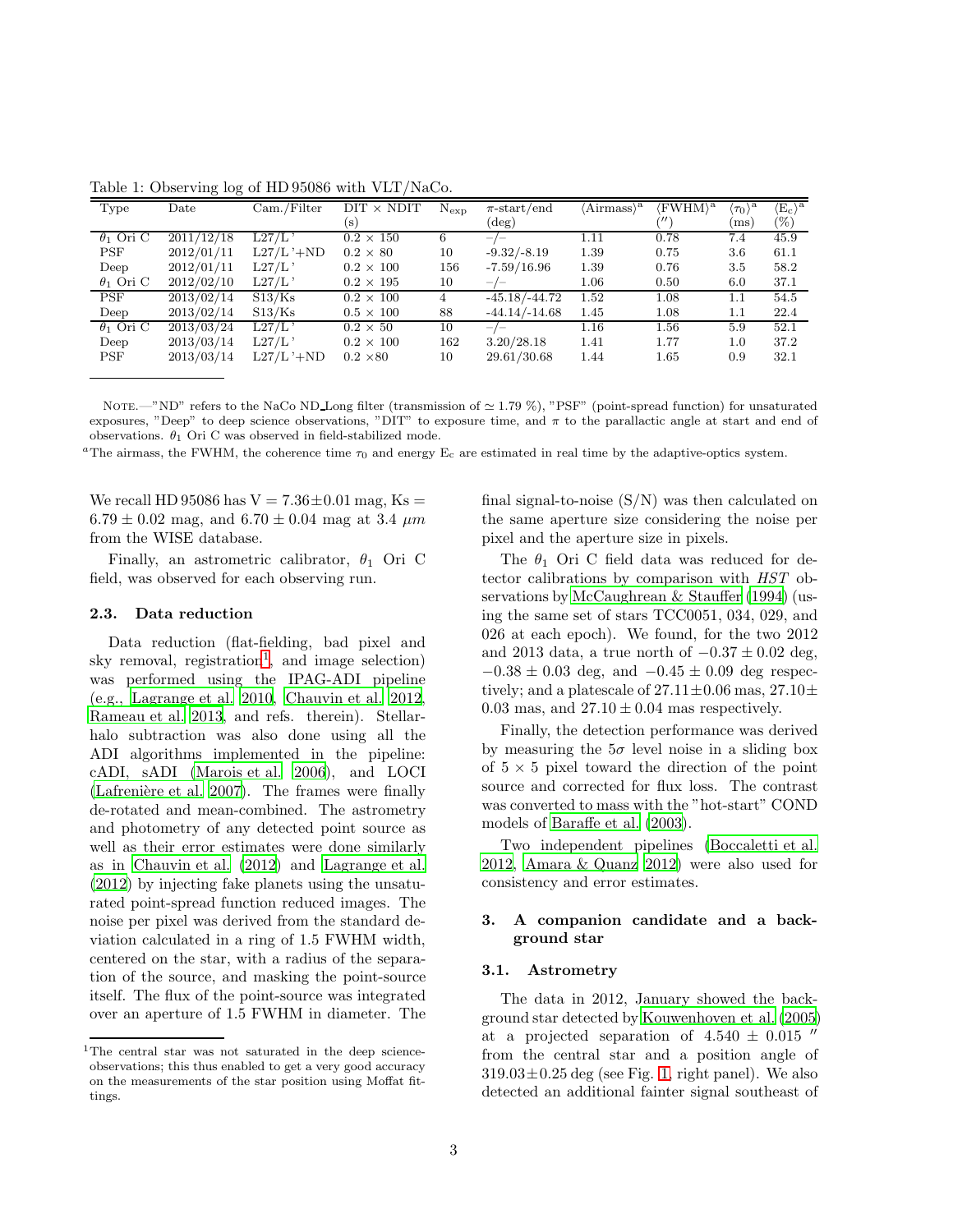

<span id="page-3-0"></span>Fig. 1.— Residual maps (sADI at top, LOCI at bottom) at L ' showing the companion candidate in 2012 (left) with a  $S/N$  of nine and in 2013 (middle) with a  $S/N$  of three. Top-right: Larger field-of-view with the visual binary at northwest in 2012. Bright residuals are remaining speckles from the Airy ring at the same separation of the companion candidate.

the star with a S/N of nine. The robustness of this detection was strengthened thanks to its systematic confirmation via the mean of a series of tests using: three independent pipelines, all our published flavors of ADI algorithms, and an extensive parameter space exploration. The source success-fully passed all tests. Fig. [1,](#page-3-0) top- and bottomleft panel, presents the companion candidate (CC) located at a separation of  $623.9 \pm 7.4$  mas and position angle of  $151.8 \pm 0.8$  deg from the central star, using the sADI algorithm (with 20 frames combined for  $N_{\delta} = 1$  (FWHM) at  $r = 540''$ ) and LOCI (with  $N_{\delta} = 0.75$  (FWHM),  $dr = 3$ (FWHM),  $g = 1$ , and  $N_A = 300$  (FWHM)), respectively.

HD 95086 being at very low galactic latitude  $(b \simeq -8$  deg), the contamination by background objects is relatively high, even at L '. A time-lapse long enough with another dataset was mandatory to prove the companionship of each object (see Section [4.1\)](#page-4-0).

In the  $2013$  L' data, both objects were detected at similar locations as in 2012. However, the weather conditions strongly varied over the sequence thereby revealing the CC with a lower S/N of three. We carried out the same tests as for the 2012 data for this dataset and the CC was detected. The signal is thus consistent with the object seen in 2012, even at low S/N. The residual map with the CC southeast from the star is displayed in Fig. [1,](#page-3-0) top- and bottom-central panel using sADI with the 2012 parameters and LOCI with  $N_{\delta} = 0.75$  (FWHM),  $dr = 1$  (FWHM),  $g = 0.5$ , and  $N_A = 600$  (FWHM). The positions are  $626.11 \pm 12.8$  mas and  $150.7 \pm 1.3$  deg for the separation and position angle of the CC, and  $4.505 \pm 0.016''$  and  $319.42 \pm 0.26$  deg for the background star.

At Ks, we did not detect the CC (Fig. [2,](#page-4-1) bottom-left panel). Conversely, the background star was revealed as well as seven other point sources not seen at L'. This may be consistent with background objects.

# 3.2. Photometry

In 2012 L' data, we derived the star-to-CC contrast to be  $9.79 \pm 0.40$  mag (L' = 16.49 $\pm 0.50$  mag) and  $6.2 \pm 0.2$  mag for the background star. The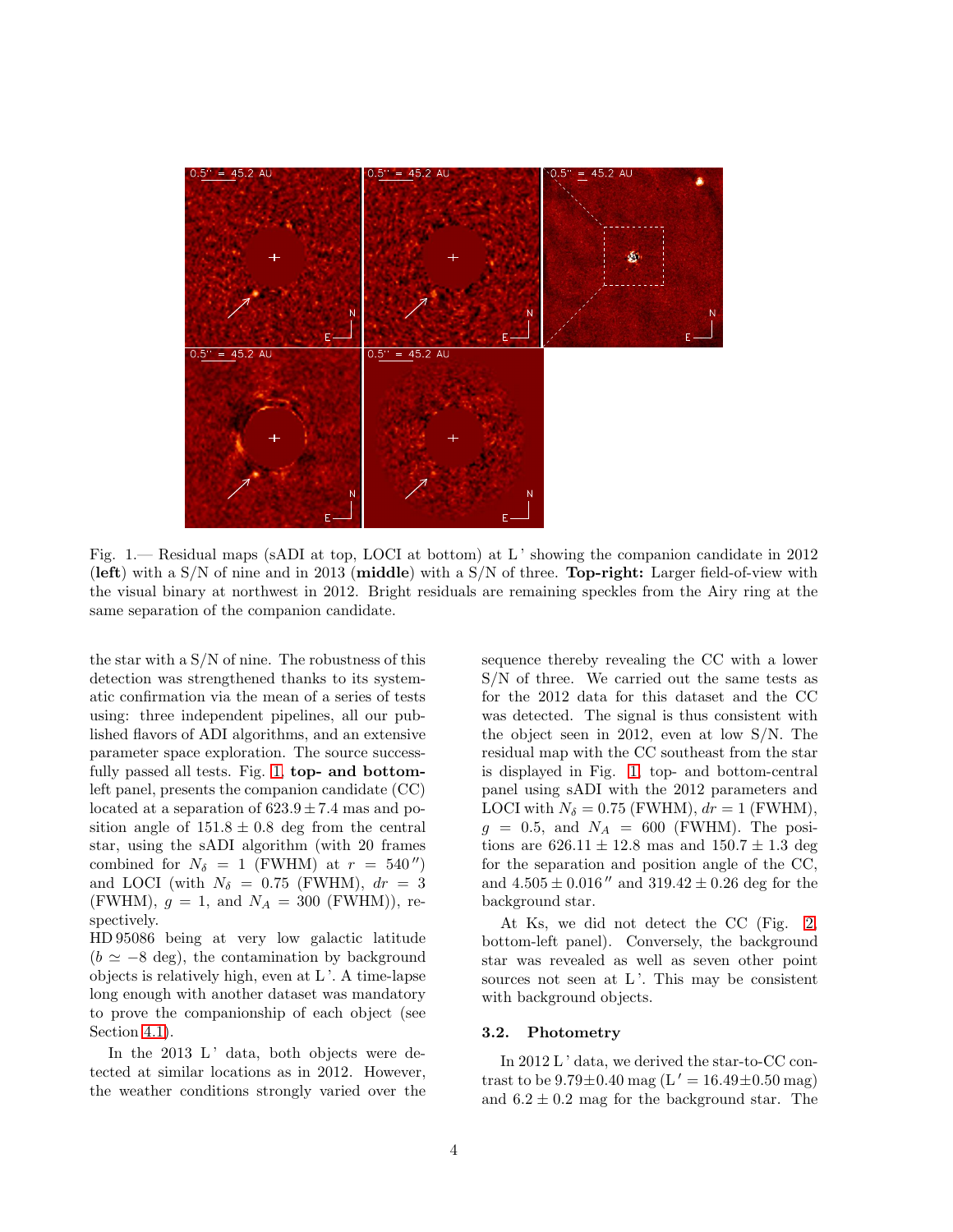error budget includes, from high-to-low significance: photometry of the CC, neutral density, PSF flux estimate and variability. Similar results have been obtained with other algorithms and pipelines. In  $2013 \mathrm{L}$  data, the weakness of the CC-signal impacted to the estimation of the photometry and higher uncertainties than in 2012 data but the L' contrast was consistent and equals to  $9.71 \pm 0.56$  mag. For the background star, we found  $\Delta L' = 6.1 \pm 0.2$  mag.

Finally, at Ks, we estimated  $\Delta$ Ks = 5.84 ± 0.1 mag for the background star. The nondetection of the CC directly also provided an lower-limit to the Ks - L' color of 1.2 mag.

## 4. Discussion

In the following, we discuss the nature of the two detected objects to HD 95086 as well as their physical properties.

## <span id="page-4-0"></span>4.1. Background objects?

HD 95086 has a proper motion of  $[-41.41 \pm 0.42]$ ,  $12.47 \pm 0.36$  mas/yr and a parallax of  $11.06 \pm 1$ 0.41 mas [\(van Leeuwen 2007\)](#page-8-8) hence translating into an amplitude of  $58.886 \pm 0.002$  mas (more than 2 NaCo/L27 pixels) between the two epochs. Fig. [2,](#page-4-1) top-left panel, shows that the northwestern star is unambiguously of background, based on astrometric measurements rather than on photometric ones [\(Kouwenhoven et al. 2005\)](#page-7-9). This analysis strengthened our capability to discriminate between background behavior or common proper motion with the parent star, despite the relatively low amplitude between the two epochs.

Fig. [2,](#page-4-1) top-right panel, presents the sky relative-positions for the CC. Its background nature may be excluded with a  $\chi^2$  probability of  $3.10^{-3}$  (3 $\sigma$  confidence level). For farther investigations to the background hypothesis, we ran simulations with the Besançon galactic model [\(Robin et al. 2003\)](#page-8-22) to identify the probability of contamination by stars with  $L' \approx 17$  mag and their properties. We found that in a field-of-view of radius of 1 ′′ around HD 95086, this probability is about 0.11 % and dominated by M dwarfs (peak at  $\text{Ks} = 19 \text{ mag}$ . Making the assumption of a Mtype background star, the resulting  $\text{Ks} - \text{L}' \simeq 0.4$ color would imply Ks  $\simeq$  16.9 mag, which would easily be detected in our observations. Therefore,



<span id="page-4-1"></span>Fig. 2.— Relative separations between the central star and a candidate companion, in right ascension  $(\alpha)$  and declination  $(\delta)$ . The epoch-one astrometric point is plotted in blue  $(2012/01/11)$ and linked to the expected position of the CC, if it was a background object (gold, 2013/03/14), by a proper and parallactic motion track. The epochtwo astrometric point in 2013 is over plotted in blue. Bottom: Case of the CC which may be inconsistent with a background status (at the  $3\sigma$ confidence level). Top: Case of the northwestern background star.

we injected a point-spread function scaled to the flux into the Ks data at the separation of the CC and reduced within the pipeline. The signal was unveiled with a  $S/N$  of fifteen (see Fig. [3,](#page-5-0) right panel). As a result, the Ks dataset should have exhibited the CC if it had been the reddest contaminant even though the observing conditions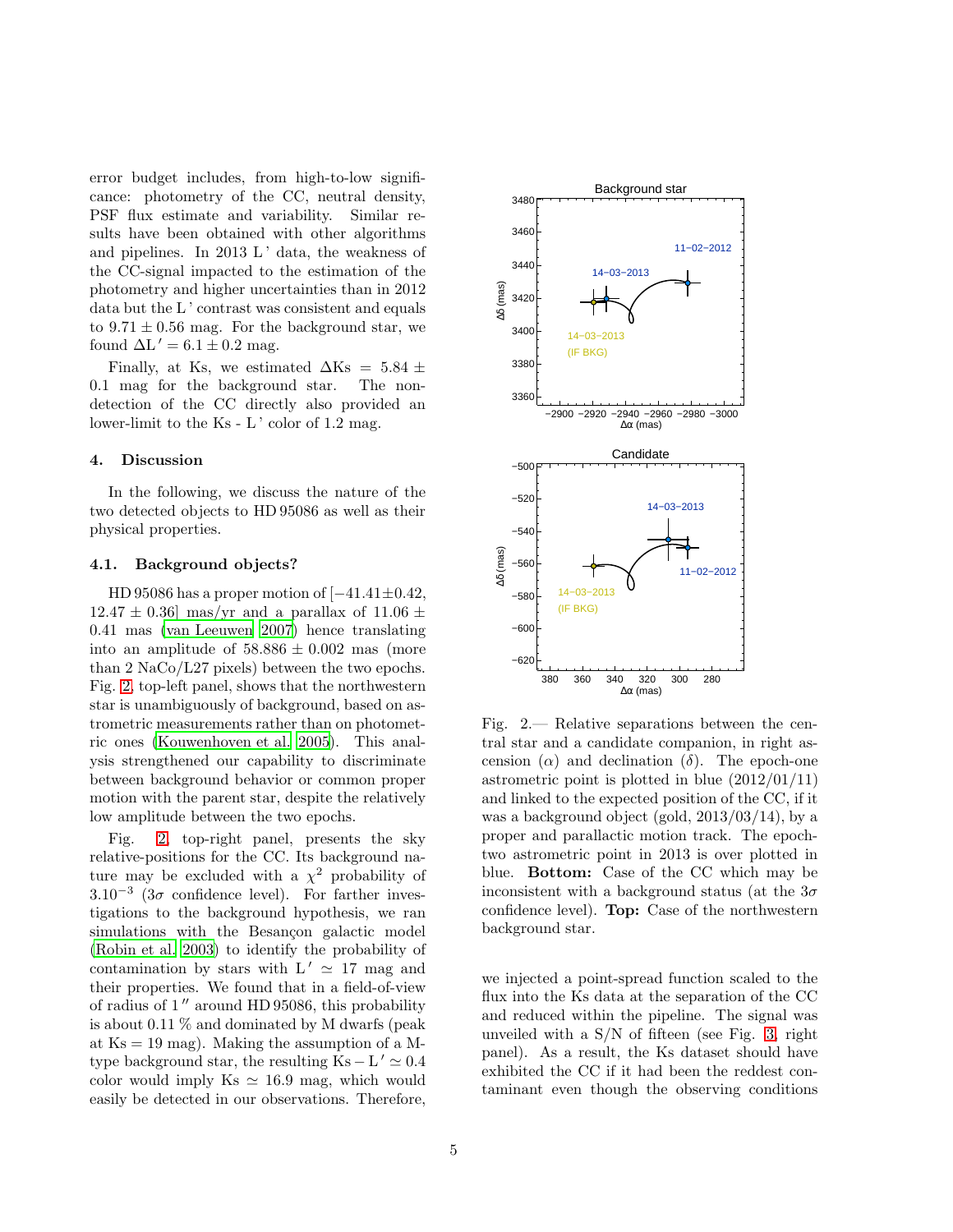

<span id="page-5-0"></span>Fig. 3.— Residual maps (sADI) at Ks showing the non-detection of the CC in 2013 (left) and the recovery of a M-dwarf contaminant with  $Ks - L' \simeq 0.4$  if located at the same separation as the CC (**right**). Speckles and residuals inner at and at the same separation as the CC are due to spiders and poor PSF subtraction.

were bad. For these reasons, background contamination by a late-K to M dwarf seems improbable and only a very red object (planet, brown-dwarf) may match the Ks - L ' constraint. Finally, according to Reylé et al.  $(2010)$ , the probability of finding a fore/background field L or T dwarf around HD 95086  $(1'')$  radius) down to  $L' \leq 17$  mag is about  $10^{-5}$ .

From both astrometry and photometry, we conclude that a contamination appears very unlikely.

# 4.2. Physical properties of the candidate companion and additional planets

In the following, we assume the CC is a bound companion named hereafter HD 95086 b.

Firstly, the measured separation of 623.9  $\pm$ 7.4 mas of HD 95086 b (from the 2012 data with the highest S/N) translates into a projected distance of  $56.4 \pm 0.7$  AU.

Given the observed contrast  $(\Delta L' = 9.79 \pm 1)$ 0.40 mag), distance  $(90.4 \pm 3.4 \text{ pc})$ , and HD 95086 magnitude (6.70  $\pm$  0.09), we derived M<sub>L'</sub> =  $11.71 \pm 0.53$  mag for HD 95086 b. This translates, according to the COND evolutionary model [\(Baraffe et al. 2003\)](#page-7-11), into a mass of  $5 \pm 1$  M<sub>Jup</sub> at  $17 \pm 2$  Myr, and  $4 \pm 1$  M<sub>Jup</sub> at 10 Myr. We checked that given such a mass, HD 95086 b can-not be detected at Ks. Fig. [4](#page-5-1) displays  $L'$  5 $\sigma$ detection performances toward the direction of HD 95086 b. Our sensitivity ruled out any additional companion as light as  $4 M_{Jup}$  from  $48 AU$ and 1200 AU. The presence of any planet more massive than 8  $M_{Jup}$  and 12  $M_{Jup}$  can be ex-



<span id="page-5-1"></span>Fig.  $4 - 5\sigma$  detection limits, towards the direction of the CC, in mass vs separation for each epoch in L′ (solid, 2012, and dash-dotted, 2013, lines) and Ks (dashed line). Limits have been derived for an age of 17 Myr (light color) and 10 Myr (dark color) from COND models. The CC properties have been over plotted at each age. Note that for the second epoch in  $L'$ , it is detectable at a S/N of three only, thus below the limit here. We also see from the Ks performance that the CC is indeed not detectable.

cluded beyond 38 AU and 34 AU respectively, in projected separation. Moreover, we attempted a comparison of the L' band magnitude of HD95086 b to "warm-start" evolutionary models predictions [\(Spiegel & Burrows 2012](#page-8-23)) with different initial conditions (see Fig. 11 of [Bonnefoy et al.](#page-7-15) [2013\)](#page-7-15). We found a mass greater than 3  $M_{Jup}$  using the youngest age estimate of the system and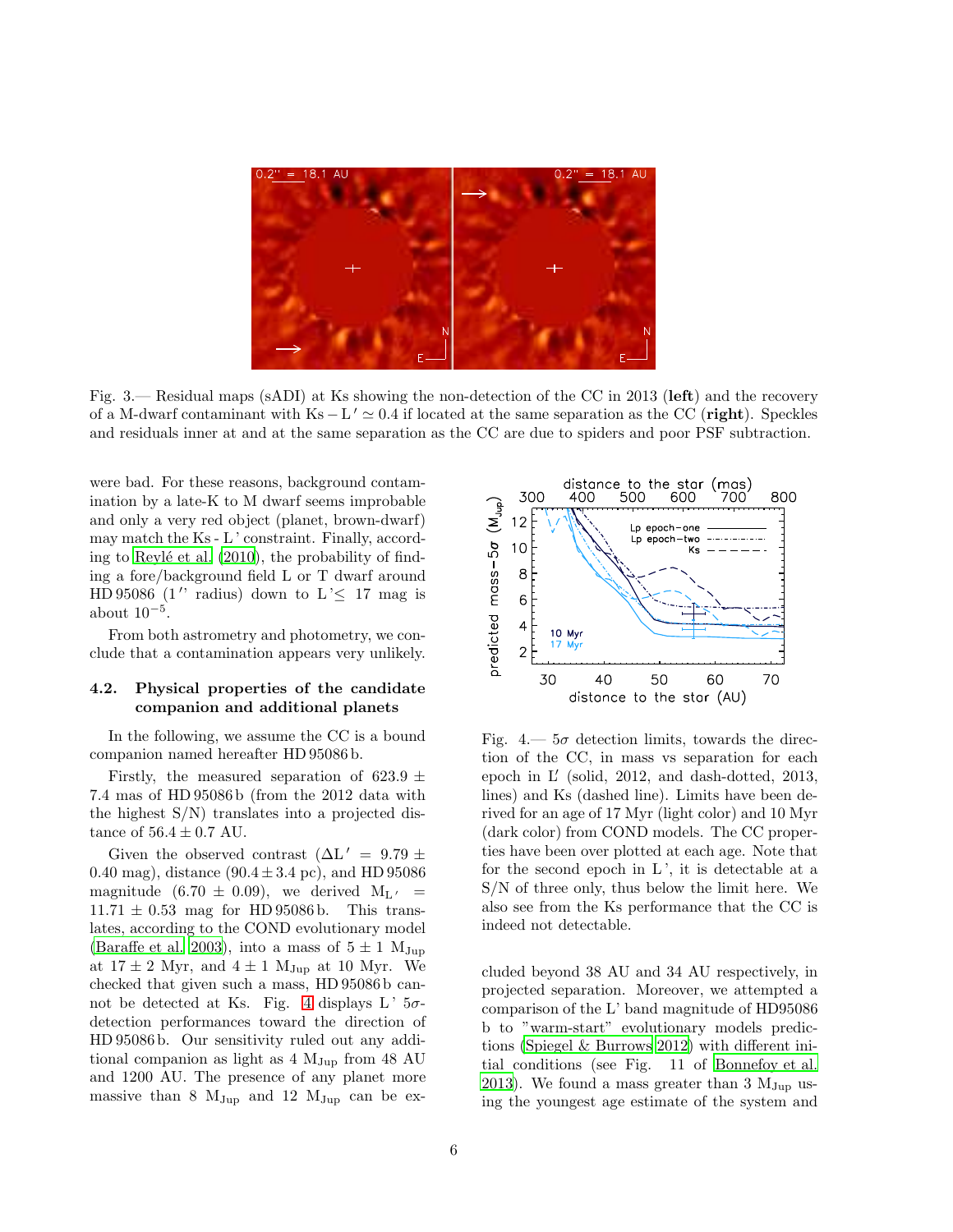

<span id="page-6-0"></span>Fig. 5.— M<sup>L</sup> ′ versus Ks - L ' magnitude-color diagram. The location of HD 95086 b with the lowerlimit at Ks is shown with the shaded region with respect to field M (triangles), L (circles), and T (squares) dwarfs [\(Leggett et al. 2013](#page-8-24)). Colors of young substellar companions are overlaid as well as COND and DUSTY evolutionary tracks at 10 (dashed-line) and 17 Myr (solid-lines).

three-times solar metallicity hybrid cloud models. The lack of prediction for  $M \geq 15 M_{Jup}$  prevented us to give an upper limit of the mass.

Lastly, Fig. [5](#page-6-0) compares HD 95086 b magnitude and color lower-limit with those of other companions, field dwarfs, and tracks from COND and DUSTY evolutionary models [\(Baraffe et al. 2003,](#page-7-11) [Chabrier et al. 2000](#page-7-16)). HD 95086 b, HR 8799 cde, and 2M 1207 b appears to be similar in the sense that they all lie at the L -T transition and are less luminous than all other companions but  $HR 8799 b$ . The Ks - L' limit suggests HD 95086 b to be at least as cool as HR 8799 cde and 2M 1207 b. Moreover, with a predicted temperature estimate of  $1000 \pm 200$  K and log g of  $3.85 \pm 0.5$  derived from the L' magnitude, HD 95086 b would enable further exploration of the impact of reduced surface gravity on the strength of methane bands in the near-infrared.

### 4.3. Concluding remarks

We reported the probable discovery of the exoplanet HD 95086 b, which may be the planet with the lowest mass ever imaged around a star.

In summary, our L' observations revealed the probable planet in 2012 with a S/N of ten and the likely re-detection of it in 2013 at S/N of three. It is separated from its host-star by  $56.4 \pm 0.7$  AU in projection, has  $L' = 16.49 \pm 0.50$  mag, and an lower-limit for the  $Ks - L'$  color of 1.2 mag from the non-detection at Ks. These Ks observations also allowed us to reject the background hypothesis by the most probable contaminants that would have been detected. In addition, we determined the comoving status of the planet with a  $3\sigma$  confidence level based on our astrometric measurements in 2012 and 2013. Another dataset of similar quality to the one in 2012 with  $S/N \geq 5$  would significantly improve the astrometric precision and thus ascertain the bound status. Finally, we derived a mass of  $4 \pm 1$  to  $5 \pm 1$  M<sub>Jup</sub> for HD 95086 b using the COND models and an age of  $\simeq$  10 or  $17 \pm 2$  Myr for the system.

HD 95086, having a large infrared excess, and its probable planet likely having  $q \approx 0.002$ , lend support to the assumption that HD 95086 b formed within the circumstellar disk like  $\beta$  Pic b or HR 8799 bcde. Regarding the separation, HD 95086 b has a projected physical separation about 56 AU, which is very similar to the browndwarf  $\kappa$  And b [\(Carson et al. 2013\)](#page-7-17), closer to HR 8799 b but farther than c and d, and much farther than  $\beta$  Pictoris b and HR 8799 e. Therefore, this giant planet may also be challenging for the classical formation mechanisms, specifically for core-accretion. The timescale to reach the critical core mass of 10  $M_{\oplus}$  for gas accretion is far longer than the gas dispersal one (from  $10^6$  to  $10^7$  Myr) and thus prevents the in-situ formation of giant planet beyond very a few tens of AUs [\(Rafikov](#page-8-25) [2011\)](#page-8-25). Particular circumstances for core-accretion [\(Kenyon & Bromley 2009](#page-7-18)) or alternative scenarios like pebble accretion [\(Lambrechts & Johansen](#page-8-26) [2012\)](#page-8-26) may occur instead. Another possible mechanism is gravitational instability. At 56 AU, the fragmentation of the protostellar disk of HD 95086  $(1.6 M<sub>©</sub>)$  can occur [\(Dodson-Robinson et al. 2009\)](#page-7-19) but such a low mass planet might not be formed through direct collapse. It may result from sub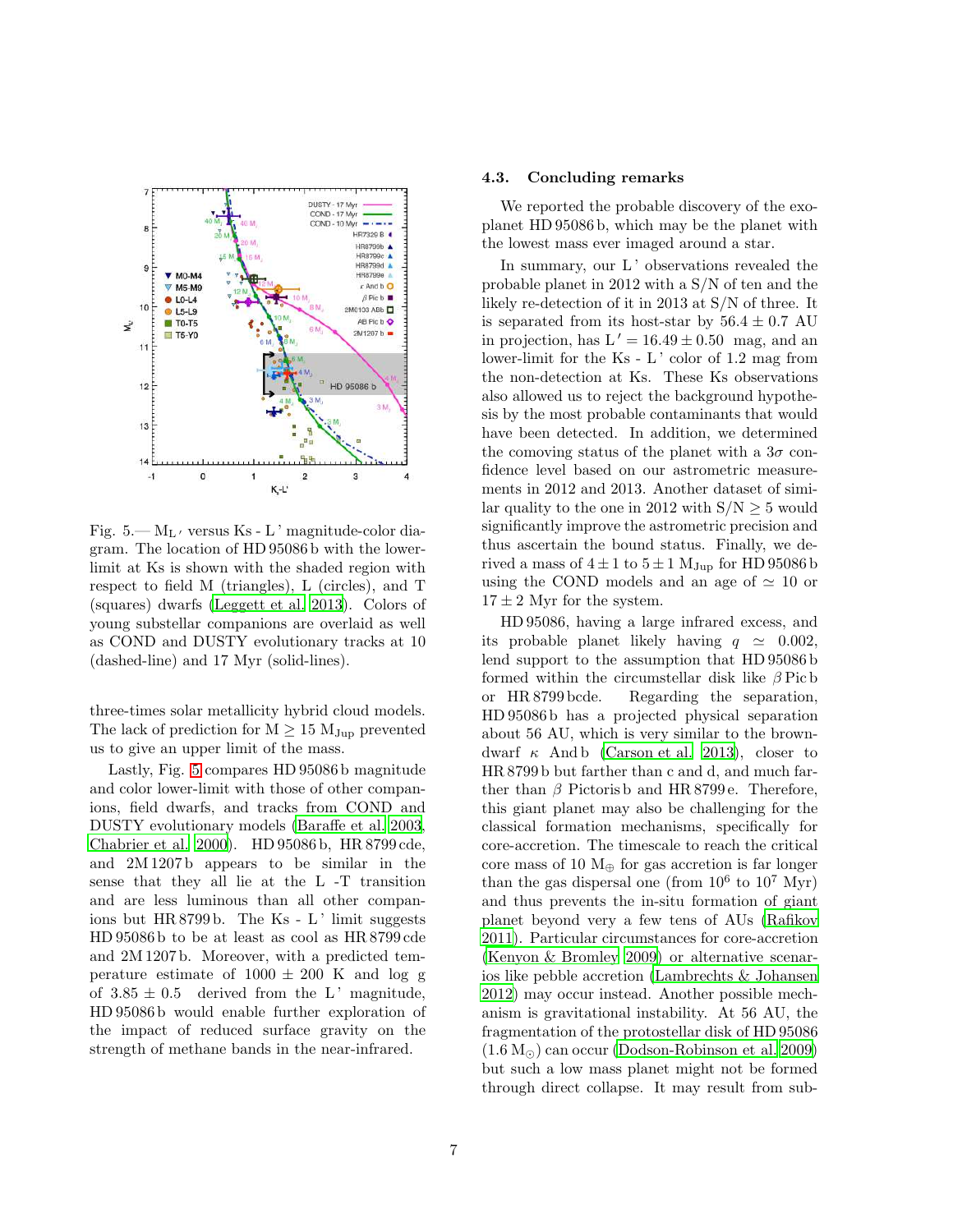sequent clump fragmentation or from gravitational instability with peculiar disk properties [\(Kratter et al. 2010\)](#page-8-27). Finally, there is also the possibility that HD 95086 b was formed closer to the star by core-accretion and migrated outwards due to interactions with the disk or to planetplanet scattering [\(Crida et al. 2009\)](#page-7-20) to its current position. Orbital monitoring showing eccentricity would likely ascertain the presence of an unseen, close-in, and higher mass planet.

Future observations with NaCo and nextgeneration planet imagers will be important for, first, providing new photometric points at the predicted  $H \simeq 18.9$  mag and  $K \simeq 18.5$  mag to further explore its atmospheric properties, and second to search for additional close-in planets.

The authors would like to thank to the referee for helpful comments and suggestions that improved the quality of this article. This research has made use of the SIMBAD database operated at CDS, Strasbourg, France; and of the NASA/ IPAC Infrared Science Archive, which is operated by the Jet Propulsion Laboratory, California Institute of Technology, under contract with the National Aeronautics and Space Administration. JR, GC, AML, and PD also thank financial support from the French National Research Agency (ANR) through project grant ANR10- BLANC0504-01. SD acknowledges partial support from PRIN INAF 2010 Planetary systems at young ages.

Facilities:VLT: Yepun (NaCo).

# REFERENCES

- <span id="page-7-13"></span>Amara, A., & Quanz, S. P. 2012, MNRAS, 427, 948
- <span id="page-7-11"></span>Baraffe, I., Chabrier, G., Allard, F., & Hauschildt, P. 2003, Brown Dwarfs, 211, 41
- <span id="page-7-1"></span>Béjar, V. J. S., Zapatero Osorio, M. R., Pérez-Garrido, A., et al. 2008, ApJ, 673, L185
- <span id="page-7-12"></span>Boccaletti, A., Augereau, J.-C., Lagrange, A.-M., et al. 2012, A&A, 544, A85
- <span id="page-7-15"></span>Bonnefoy, M., Boccaletti, A., Lagrange, A.-M., et al. 2013, [arXiv:1302.1160](http://arxiv.org/abs/1302.1160)
- <span id="page-7-3"></span>Cameron, A. G. W. 1978, Moon and Planets, 18, 5
- <span id="page-7-17"></span>Carson, J., Thalmann, C., Janson, M., et al. 2013, ApJ, 763, L32
- <span id="page-7-16"></span>Chabrier, G., Baraffe, I., Allard, F., & Hauschildt, P. 2000, ApJ, 542, 464
- <span id="page-7-0"></span>Chauvin, G., Lagrange, A.-M., Zuckerman, B., et al. 2005, A&A, 438, L29
- Chauvin, G., Lagrange, A.-M., Dumas, C., et al. 2004, A&A, 425, L29
- <span id="page-7-10"></span>Chauvin, G., Lagrange, A.-M., Beust, H., et al. 2012, A&A, 542, A41
- <span id="page-7-8"></span>Chen, C. H., Pecaut, M., Mamajek, E. E., Su, K. Y. L., & Bitner, M. 2012, ApJ, 756, 133
- <span id="page-7-20"></span>Crida, A., Masset, F., & Morbidelli, A. 2009, ApJ, 705, L148
- <span id="page-7-5"></span>Currie, T., Debes, J., Rodigas, T. J., et al. 2012, ApJ, 760, L32
- <span id="page-7-6"></span>de Zeeuw, P. T., Hoogerwerf, R., de Bruijne, J. H. J., Brown, A. G. A., & Blaauw, A. 1999, AJ, 117, 354
- Delorme, P., Albert, L., Forveille, T., et al. 2010, A&A, 518, A39
- <span id="page-7-14"></span>Reylé, C., Delorme, P., Willott, C. J., et al. 2010, A&A, 522, A112
- <span id="page-7-19"></span>Dodson-Robinson, S. E., Veras, D., Ford, E. B., & Beichman, C. A. 2009, ApJ, 707, 79
- <span id="page-7-7"></span>Houk, N., & Cowley, A. P. 1975, University of Michigan Catalogue of two-dimensional spectral types for the HD stars. Volume I. Declinations -90 to -530., by Houk, N.; Cowley, A. P.. Ann Arbor, MI (USA): Department of Astronomy, University of Michigan,  $19 + 452$ p.
- <span id="page-7-2"></span>Ireland, M. J., Kraus, A., Martinache, F., Law, N., & Hillenbrand, L. A. 2011, ApJ, 726, 113
- <span id="page-7-4"></span>Kalas, P., Graham, J. R., Chiang, E., et al. 2008, Science, 322, 1345
- <span id="page-7-18"></span>Kenyon, S. J., & Bromley, B. C. 2009, ApJ, 690, L140
- <span id="page-7-9"></span>Kouwenhoven, M. B. N., Brown, A. G. A., Zinnecker, H., Kaper, L., & Portegies Zwart, S. F. 2005, A&A, 430, 137